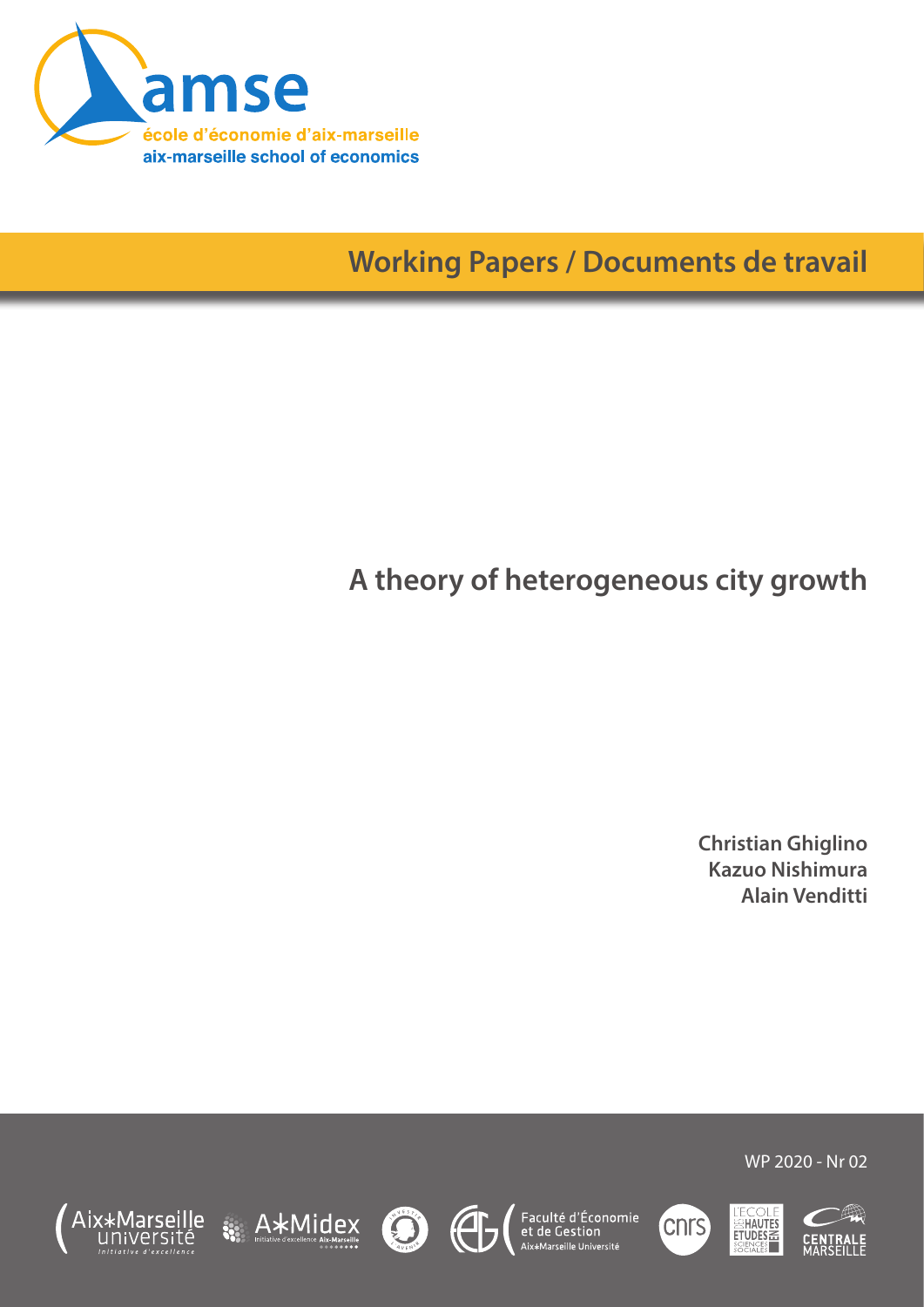## A theory of heterogeneous city growth<sup>∗</sup>

Christian GHIGLINO

Department of Economics, University of Essex, UK

#### Kazuo NISHIMURA

RIEB, Kobe University, Japan

#### and

#### Alain VENDITTI

Aix-Marseille Univ., CNRS, EHESS, Centrale Marseille, AMSE & EDHEC Business School, France

Abstract: We consider an economy with three cities producing different outputs. Two cities produce intermediate goods, a type 1 producing an intermediate "agricultural" good with capital and labor only, and a type 2 producing an intermediate "industrial" good with capital, labor and human capital, and the last type 3 city produces the final good which is obtained from the two intermediate goods and labor. The asymmetric introduction of human capital allows us to prove that the three cities experience at the equilibrium heterogeneous endogenous growth rates which are proportional to the growth rate of human capital. We show that the "industrial" type 2 city is characterized by the larger growth rate while the "agricultural" type 1 city experiences the lower growth rate, and thus the type 3 city is characterized by a growth rate which is a convex combination of the two formers. This implies that the relative size in terms of output of the "agricultural" city decreases over time. This property allows to recover the empirical fact that most nonagricultural production occurs in growing metropolitan areas. But, simultaneously, as we prove that total labor employed in each city is proportional to the total population, the relative population size distribution of cities is constant over time as shown in empirical studies.

Keywords: Urban dynamics, human capital, endogenous growth, heterogeneous growth rates, city inequalities

Journal of Economic Literature Classification Numbers: C61, C62, O41, R11, R12.

<sup>∗</sup>This work was supported by French National Research Agency Grants ANR-08- BLAN-0245-01 and ANR-17-EURE-0020, and by the Japan Society for Promotion of Science, Grants-in-Aid for Research #15H05729 and #16H0233598.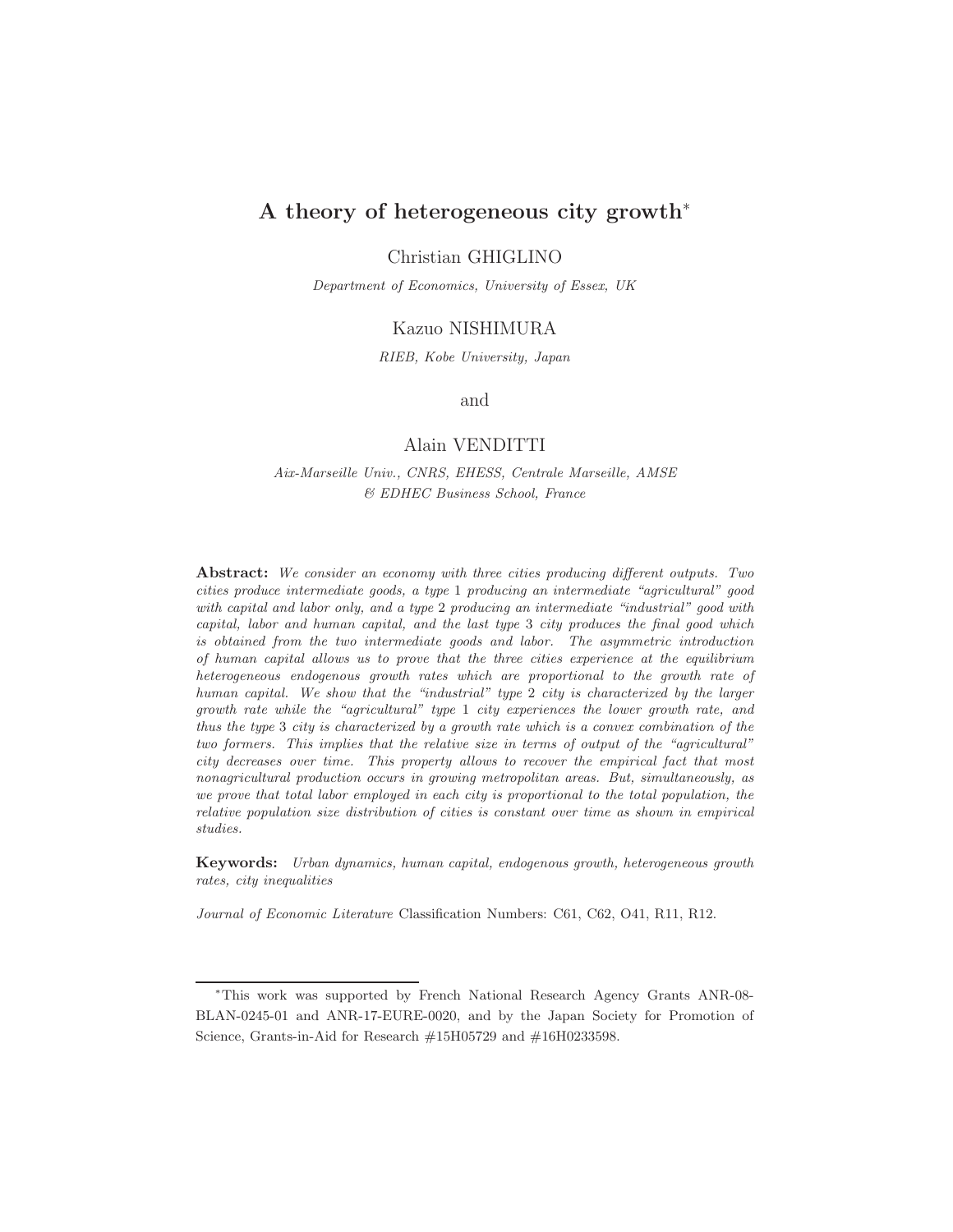## 1 Introduction

Since the seminal contribution of Black and Henderson [4], the endogenous growth theory has been used to understand urban dynamics. Two facts appear to be central in such an analysis. First, the relative population size distribution of cities is extremely stable over time although most countries have experienced periods of industrialization and urbanization. Indeed, for any country, the rank of a city according to population multiplied by its population is constant. Such a stylized fact, well established by Eeckout [8] who shows that the size distribution of cities is log-normal, appears to hold across many countries and time periods (see Soo [13], Eaton and Eckstein [7]). Second, most nonagricultural production in developed countries occurs in metropolitan areas (see Black and Henderson [3]). Our objective in this paper is to show with a simple model that these two properties can hold simultaneously. While external effects and increasing returns through knowledge spillovers have been shown to be important to discuss economic activity agglomeration, we consider a very simple framework with no externality and constant returns. However, we focus on the crucial role of human capital which is as in Lucas [11] the engine for endogenous growth.

We consider an economy with three cities which are characterized by different outputs. Two cities over three produce intermediate goods. A type 1 city produces an intermediate "agricultural" good with capital and labor only, and a type 2 city produces an intermediate "industrial" good with capital, labor and human capital. We assume indeed that industrial production requires more qualified workers. The type 3 city produces the final good which is obtained from the two intermediate goods and labor. This asymmetric introduction of human capital allows to prove that the three cities will at the equilibrium experience heterogeneous growth rates. Proceeding that way, we adapt the formulation of Acemoglu and Guerrieri [1] and, following the strategy of Ghiglino *et al.* [9], we obtain endogenous growth through a standard mechanism based on human capital.

We prove that endogenous growth occurs in all cities, and that all the growth rates are proportional to the growth rate of human capital. The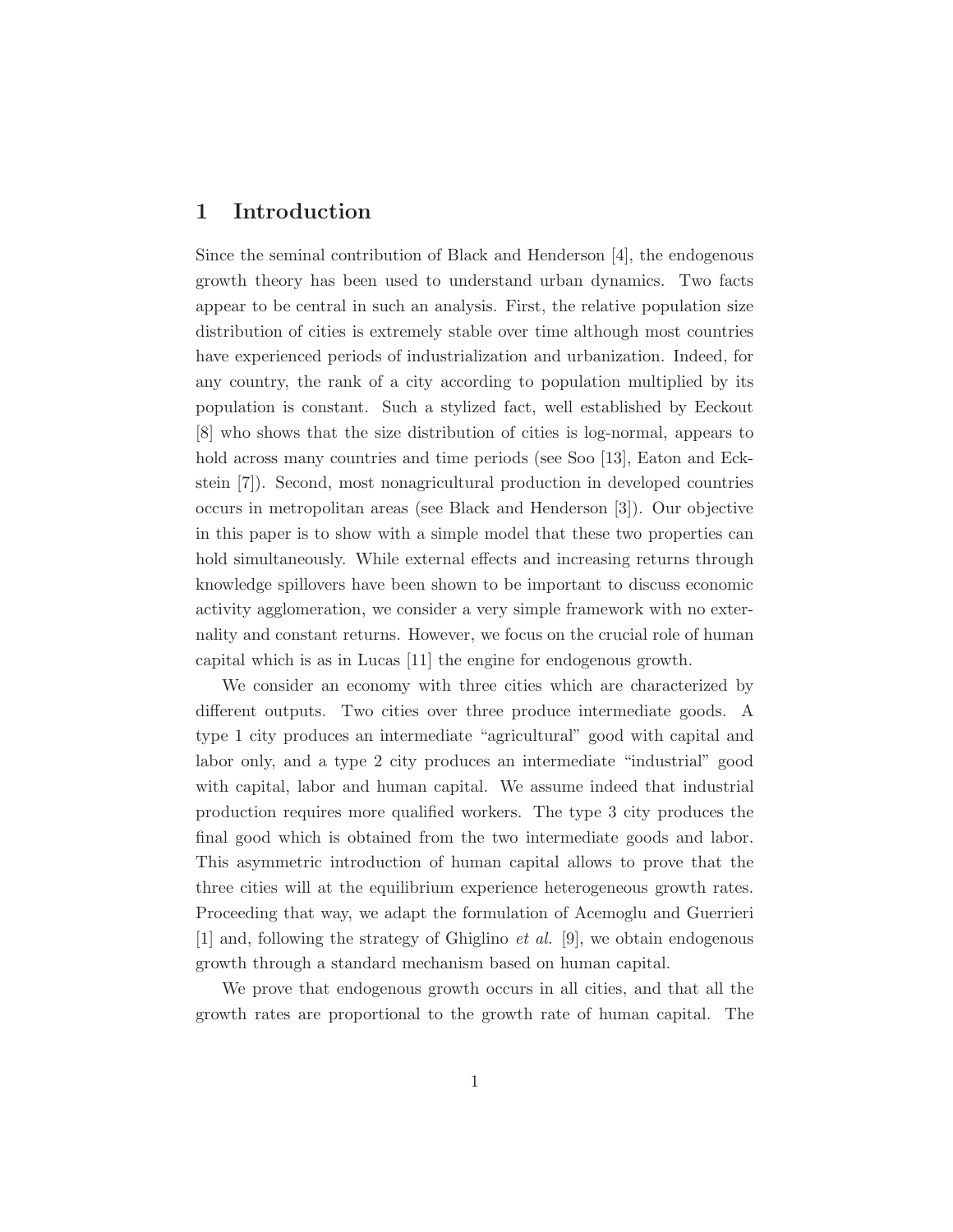"industrial" type 2 city is characterized by the larger growth rate while the "agricultural" type 1 city experiences the lower growth rate. As a consequence, since we assume Cobb-Douglas technologies, the type 3 city is characterized by a growth rate which is a convex combination of the two formers. This implies that the relative size in terms of output of the "agricultural" city decreases over time. This property allows to recover the fact that most nonagricultural production occurs in growing metropolitan areas. But, simultaneously, as we prove that total labor employed in each city is proportional to the total population, the relative population size distribution of cities is constant over time.

The rest of the paper is organized as follows. Section 2 presents the model and derives the optimality conditions. In section 3 we characterize the intertemporal equilibrium and we prove the existence of heterogeneous growth paths. Section 4 establishes the existence of a manifold of steady states and provides a local stability analysis showing saddle-point stability. Concluding comments are presented in section  $5<sup>1</sup>$ 

## 2 The model

There is a continuum  $[0, N(t)]$  of infinitely-lived agents, each of them characterized by standard CRRA preferences such that

$$
\int_0^{+\infty} \frac{c(t)^{1-\theta} - 1}{1-\theta} e^{-\rho t} dt \tag{1}
$$

where  $c(t)$  is individual consumption at time  $t, \theta > 0$  is the inverse of the elasticity of intertemporal substitution in consumption and  $\rho > 0$  is the discount factor. Total population is assumed to grow at the constant exponential rate  $n \in [0, \rho)$ , so that  $N(t) = e^{nt} N(0)$ . Each agent supplies inelastically one unit of labor at each time t.

The economy consists of three cities, each performing different production functions. There are three factors of production, capital,  $K(t)$ , labor,

<sup>&</sup>lt;sup>1</sup>All the proofs of the results are provided in the Working Paper version [10] available on the AMSE website at the address: https://www.amseaixmarseille.fr/en/research/working-papers.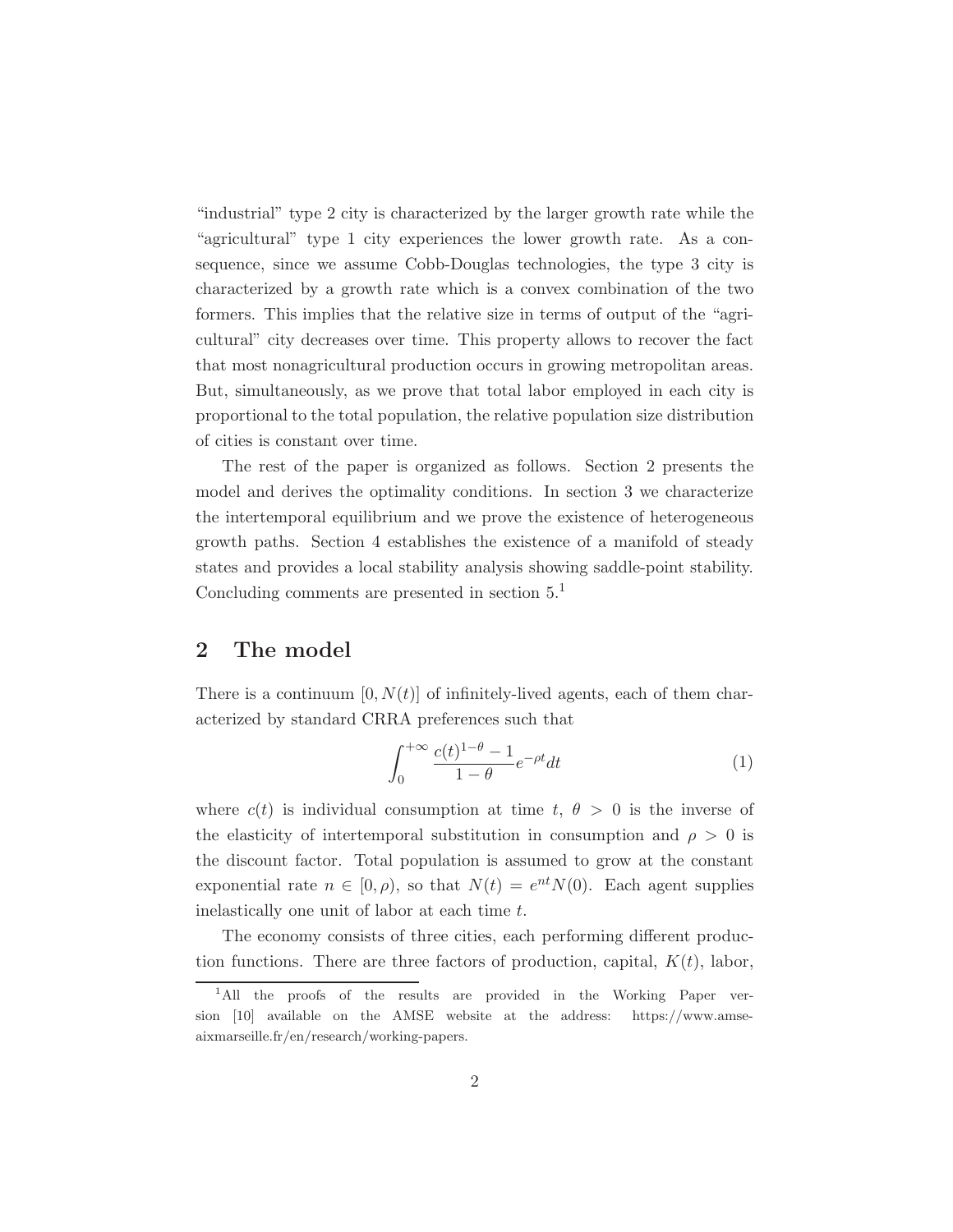$L(t)$ , and individual human capital,  $h(t)$ . We do not consider any externality. The numbers of workers  $N_1(t)$ ,  $N_2(t)$  and  $N_3(t)$  in these three cities together with their respective growth rates  $\dot{N}_1(t)/N_1(t) = g_{N_1}(t)$ ,  $\dot{N}_2(t)/N_2(t) = g_{N_2}(t)$  and  $\dot{N}_3(t)/N_3(t) = g_{N_3}(t)$  are endogenously determined at the equilibrium. Types 1 and 2 cities produce intermediate goods, and capital and labor are freely mobile between them.

Type 1 produces an "agricultural intermediate good" using capital and labor only through the following Cobb-Douglas technology:

$$
Y_1(t) = L_1(t)^{\alpha_1} K_1(t)^{1-\alpha_1} \tag{2}
$$

Type 2 produces an "industrial intermediate good" using capital, labor and human capital. Agents working in this city devote a fraction  $u(t) \in (0,1)$ of their unit of time to production. Total labor in this sector is therefore  $L_2(t) = u(t)N_2(t)$ . The rest of time  $1-u(t)$  is devoted to the accumulation of individual human capital  $h(t)$ . Similarly to how Lucas [11] treats newborns, in our model each agent entering the type 2 city at any time  $t_0$  acquires the available knowledge  $h(t_0)$ . We assume that human capital is accumulated as in Lucas [11], i.e.

$$
\dot{h}(t) = z[1 - u(t)]h(t) \tag{3}
$$

with  $z > 0$ . On the other hand, agents working in the type 1 city will spend all their unit of time to work so that total labor in this sector is  $L_1(t) = N_1(t)$ . The production of the "industrial intermediate good" is obtained through the following Cobb-Douglas technology:

$$
Y_2(t) = (L_2(t)h(t))^{\alpha_2} K_2(t)^{1-\alpha_2} \tag{4}
$$

The product  $L_2(t)h(t) = u(t)N_2(t)h(t)$  then represents total efficient labor. Contrary to the "agricultural" city, the "industrial" city employs more specialized workers, and is characterized by a higher productivity of labor.

Type 3 city produces the final good, which is consumed and used as capital in type 1 and 2 cities, using the two intermediate goods and labor. The technology is the following:<sup>2</sup>

<sup>&</sup>lt;sup>2</sup>Some human capital could also be introduced as an input in the production of the final good, i.e.  $Y(t) = Y_1(t)^{\beta_1} Y_2(t)^{\beta_2} (L_3(t)h(t))^{1-\beta_1-\beta_2}$  with  $L_3(t) = v(t)h(t), v(t) \in (0, 1)$  and  $\dot{h}(t) = z[1 - u(t) - v(t)]h(t)$  but our main results would not be affected.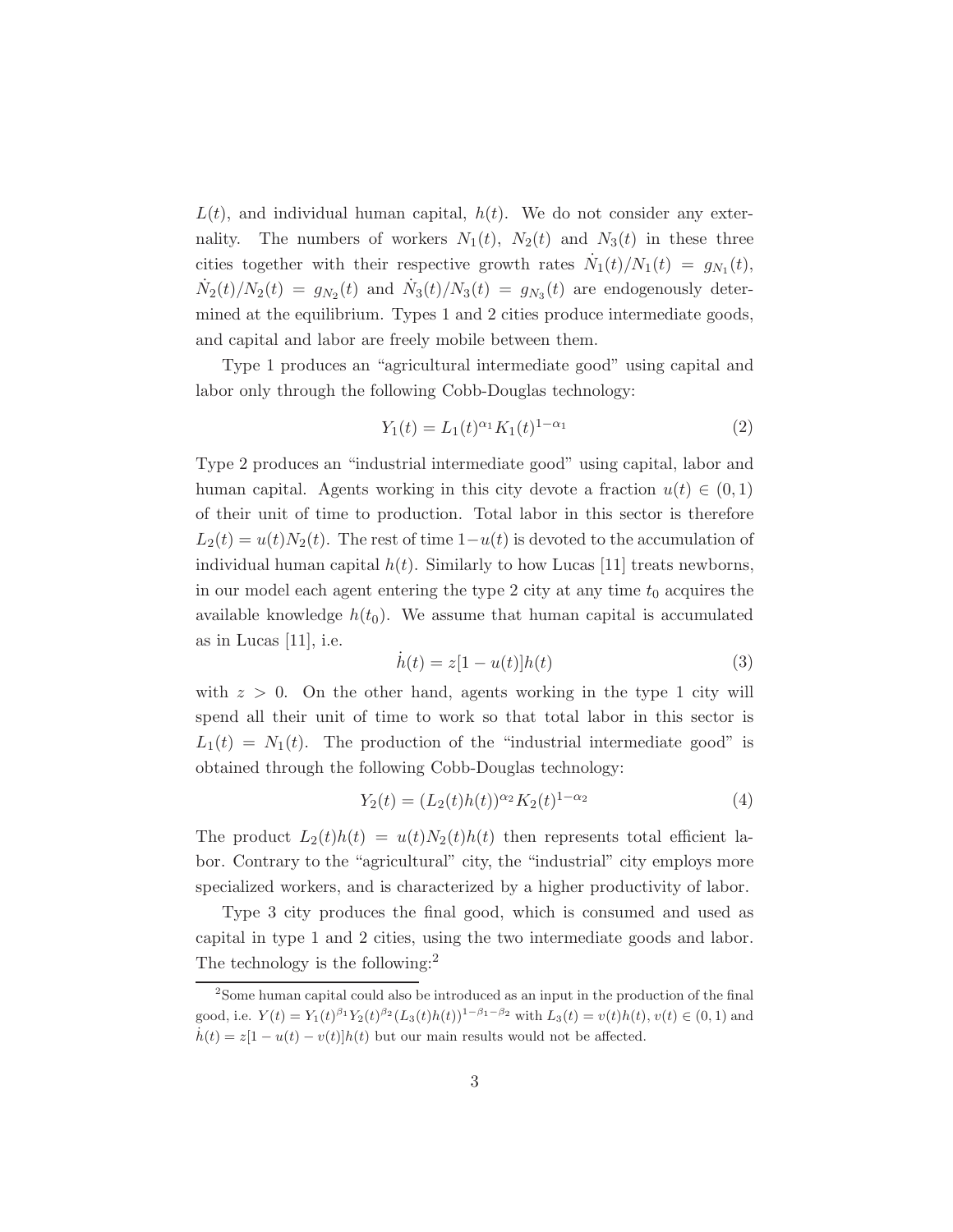$$
Y(t) = Y_1(t)^{\beta_1} Y_2(t)^{\beta_2} L_3(t)^{1-\beta_1-\beta_2}
$$
\n(5)

Capital is therefore freely mobile between types 1 and 2 cities, while labor is freely mobile between the three types of cities.<sup>3</sup> Total capital is given by

$$
K(t) = K_1(t) + K_2(t)
$$
\n(6)

while total labor is

$$
L(t) = L_1(t) + L_2(t) + L_3(t) = N_1(t) + N_2(t)u(t) + N_3(t)
$$
\n(7)

The capital accumulation equation is standard

$$
\dot{K}(t) = Y(t) - \delta K(t) - L(t)c(t)
$$
\n(8)

where  $\delta > 0$  is the depreciation rate of capital. The optimization problem of the central planner is then:<sup>4</sup>

$$
\max_{c(t), K_1(t), K_2(t), L_1(t), L_2(t), L_3(t), u(t), h(t)} \quad \int_0^{+\infty} \frac{c(t)^{1-\theta} - 1}{1-\theta} e^{-(\rho - n)t} dt
$$
  
s.t. (2), (3), (4), (5), (6), (7), (8)  

$$
K(0), h(0) \text{ given}
$$
 (9)

The Hamiltonian in current value is (we omit subscript for  $t$  to simplify notations)

$$
\mathcal{H} = \frac{c^{1-\theta}-1}{1-\theta} \n+ P\bigg[L_1^{\beta_1\alpha_1}K_1^{\beta_1(1-\alpha_1)}(L_2h)^{\beta_2\alpha_2}(K-K_1)^{\beta_2(1-\alpha_2)}(L-L_1-L_2)^{1-\beta_1-\beta_2} \n- \delta K - Nc\bigg] + Qz(1-u)h
$$

where  $P$  is the utility price of the capital good and  $Q$  the utility price of human capital. Applying the Pontryagin maximum principle allows to derive the following result:

$$
\int_0^{+\infty} N(t) \frac{c(t)^{1-\theta} - 1}{1-\theta} e^{-\rho t} dt = N(0) \int_0^{+\infty} \frac{c(t)^{1-\theta} - 1}{1-\theta} e^{-(\rho - n)t} dt
$$

<sup>&</sup>lt;sup>3</sup>To simplify the analysis we assume that there is no transportation costs for goods and factors across cities. Introducing symmetric costs would not change our main results.

<sup>&</sup>lt;sup>4</sup>As total population is growing at the exogenous growth rate  $n$ , we have indeed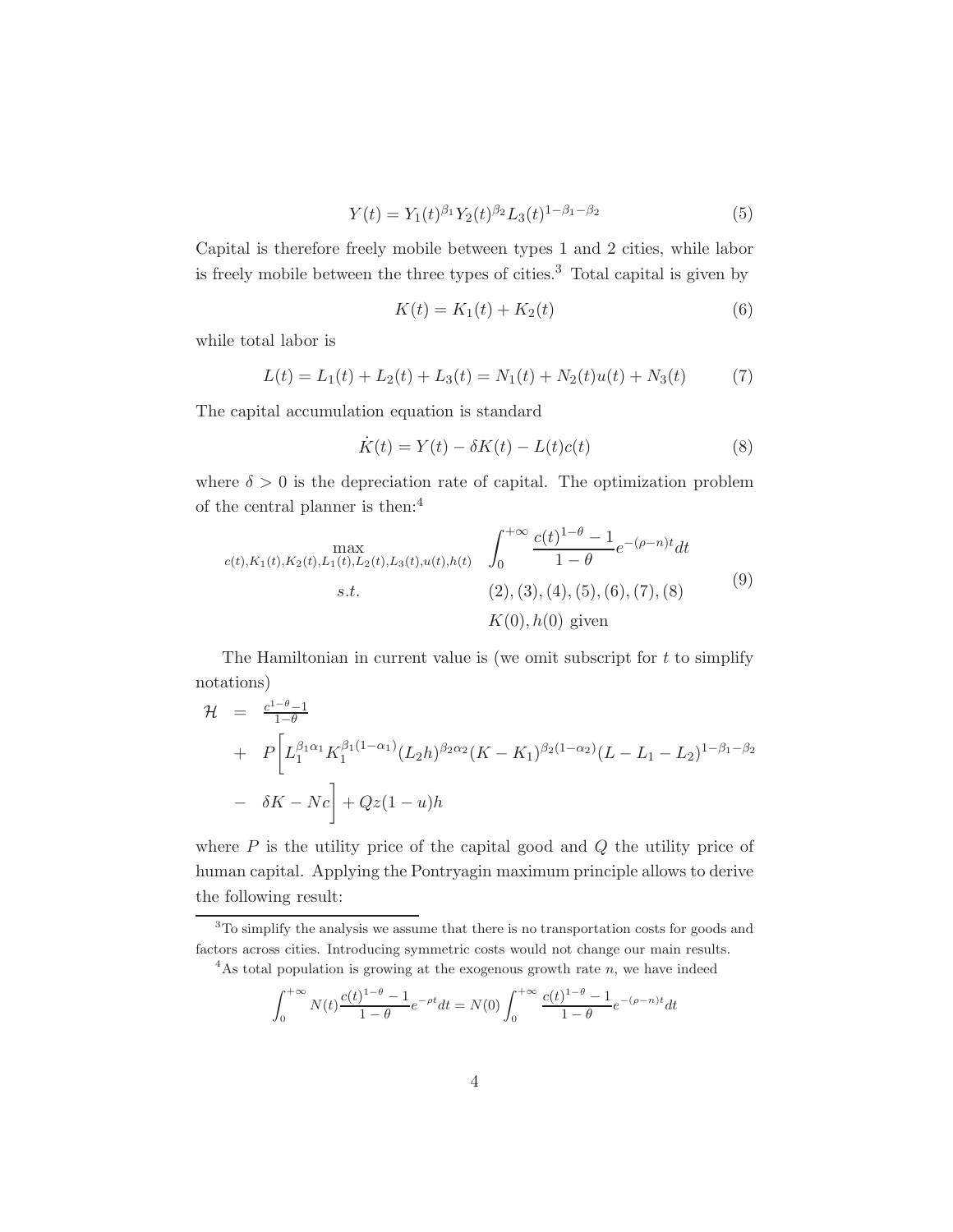Proposition 1. The optimal input demand functions and the optimal production level of the final good are respectively given by

$$
K_1 = \frac{\beta_1(1-\alpha_1)}{\beta_1(1-\alpha_1)+\beta_2(1-\alpha_2)} K \equiv A_1 K, \ K_2 = \frac{\beta_2(1-\alpha_2)}{\beta_1(1-\alpha_1)+\beta_2(1-\alpha_2)} K \equiv A_2 K,
$$
  
\n
$$
L_1 = \frac{\beta_1 \alpha_1}{1-\beta_1(1-\alpha_1)-\beta_2(1-\alpha_2)} L \equiv B_1 L, \ L_2 = \frac{\beta_2 \alpha_2}{1-\beta_1(1-\alpha_1)-\beta_2(1-\alpha_2)} L \equiv B_2 L,
$$
  
\n
$$
L_3 = \frac{1-\beta_1-\beta_2}{1-\beta_1(1-\alpha_1)-\beta_2(1-\alpha_2)} L \equiv B_3 L
$$

Moreover, there exists a function  $v : \mathbb{R}^5 \to (0,1)$  such that

$$
u(t) = v(K(t), h(t), P(t), Q(t), N(t))
$$
\n(10)

and we derive:<sup>5</sup>

$$
N_1(t) = \frac{B_1 N(t)u(t)}{u(t) + B_2(1 - u(t))}, \ N_2(t) = \frac{B_2 N(t)}{u(t) + B_2(1 - u(t))}, \ N_3(t) = \frac{u(t)(1 - B_1 - B_2)N(t)}{u(t) + B_2(1 - u(t))},
$$
  
\n
$$
L(t) = \frac{u(t)N(t)}{u(t) + B_2(1 - u(t))} \equiv \ell(K(t), A(t), P(t), Q(t), N(t)) N(t)
$$
\n(11)

together with the optimal production levels  
\n
$$
Y_1(t) = D_1 K(t)^{1-\alpha_1} [\ell(K(t), A(t), P(t), Q(t), N(t)) N(t)]^{\alpha_1}
$$
\n
$$
Y_2(t) = D_2 K(t)^{1-\alpha_2}(t) h^{\alpha_2} [\ell(K(t), A(t), P(t), Q(t), N(t)) N(t)]^{\alpha_2}
$$
\n
$$
Y(t) = DK(t)^{\beta_1(1-\alpha_1)+\beta_2(1-\alpha_2)} h(t)^{\beta_2\alpha_2} [\ell(K(t), A(t), P(t), Q(t), N(t)) N(t)]^{1-\beta_1(1-\alpha_1)-\beta_2(1-\alpha_2)}
$$
\nwith

$$
D_1 = A_1^{1-\alpha_1} B_1^{\alpha_1}, \ D_2 = A_2^{1-\alpha_2} B_2^{\alpha_2}, \ D = D_1^{\beta_1} D_2^{\beta_2} (1 - B_1 - B_2)^{1-\beta_1-\beta_2}
$$

Proposition 1 implies that the relative allocation of labor across cities is time-invariant as all labor demand functions  $L_i$ ,  $i = 1, 2, 3$ , are linear functions of total labor L. As we will discuss later on, this property is in line with the conclusions of Eeckout [8] (see also Soo [13] and Eaton and Eckstein [7]) showing that the relative populations of cities are stable over time despite the occurrence of successive industrialization and urbanization periods.

From the Pontryagin maximum principle, we also get the following differential equations for prices and stocks:

<sup>&</sup>lt;sup>5</sup>In general, along an equilibrium path, it might be possible that  $N_1(t)$  and/or  $N_3(t)$ decrease. In this case, as noted before, agents that migrate from type 1 and 3 cities to type 2 city inherit the available individual stock of human capital.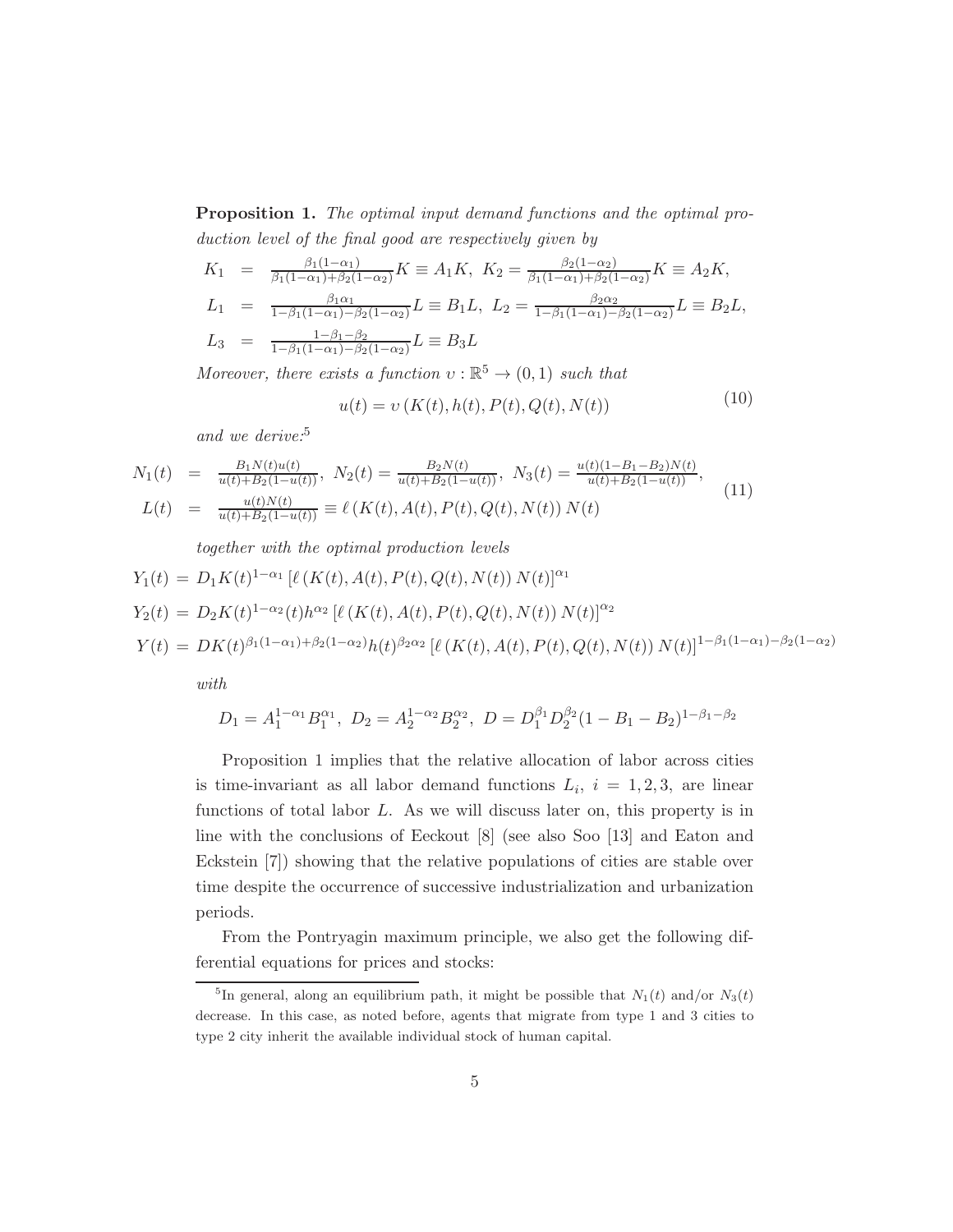$$
\dot{P} = -P\left[\beta_2(1-\alpha_2)\frac{Y}{K_2} - \delta - \rho + n\right]
$$
\n(12)

$$
\dot{Q} = -Q(z + n - \rho) \tag{13}
$$

$$
\dot{K} = Y(t) - \delta K(t) - L(t)c(t) \tag{14}
$$

$$
\dot{h} = z(1 - u) \tag{15}
$$

It follows that any path, from any given initial conditions  $(K(0), h(0)),$ that satisfies Proposition 1, the conditions  $(12)-(15)$  and the transversality conditions

$$
\lim_{t \to +\infty} P(t)K(t)e^{-(\rho - n)t} = \lim_{t \to +\infty} Q(t)h(t)e^{-(\rho - n)t} = 0
$$
 (16)

is an optimal solution of problem (9).

#### 3 Heterogeneous growth paths

Because human capital affects cities in an asymmetric way, we can derive the existence of city growth paths characterized by heterogeneous growth rates. Indeed, human capital enters only in the production of the "industrialized" good. Let us then define a heterogeneous growth path (HGP) as the state where all the variables grow at constant rates which are heterogeneous across cities. We thus rule out paths with ever increasing growth rates which will not satisfy the transversality conditions. Let us define the following growth rates:

$$
g_c = \frac{\dot{c}}{c}
$$
,  $g_K = \frac{\dot{K}}{K}$ ,  $g_{K_i} = \frac{\dot{K}_i}{K_i}$ ,  $g_Y = \frac{\dot{Y}}{Y}$ ,  $g_{Y_i} = \frac{\dot{Y}_i}{Y_i}$ ,  $g_h = \frac{\dot{h}}{h}$ 

We also introduce the following restrictions which guarantee positiveness of growth rates and interiority of the share  $u$  of time devoted to work by agents in the type 2 city:

Assumption 1.  $z > \rho - n$  and  $\theta > 1 - (\rho - n) \frac{1 - \beta_1 (1 - \alpha_1) - \beta_2 (1 - \alpha_2)}{z \beta_0 \alpha_2}$  $\frac{\alpha_1 - \beta_2(1-\alpha_2)}{z\beta_2\alpha_2}.$ 

From Proposition 1 and the differential equations  $(12)-(15)$  we derive:

Proposition 2. Let Assumption 1 hold. There exists a unique set of heterogeneous growth rates (HGR) such that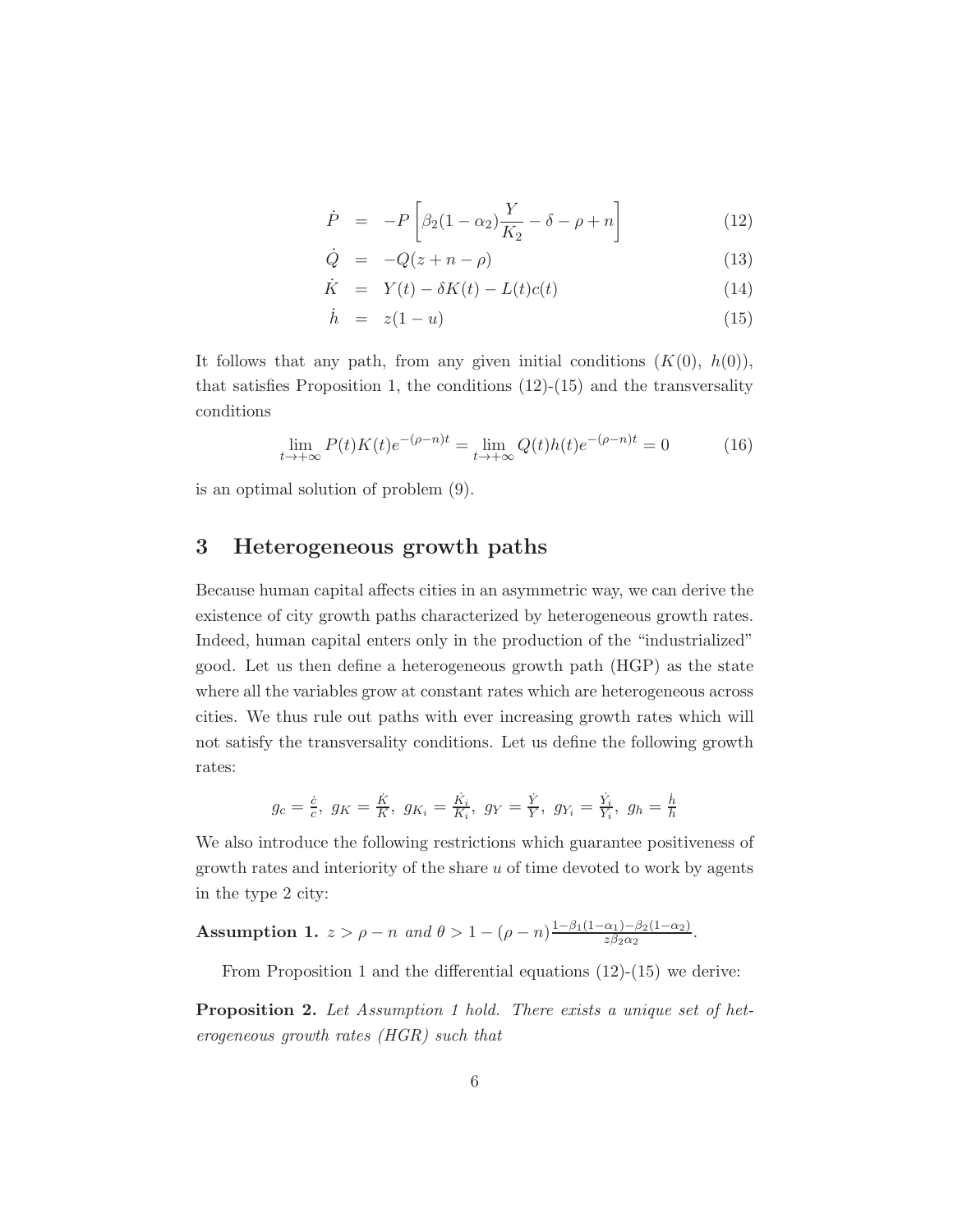$$
g_Y = g_K = g_{K_1} = g_{K_2} = g_c + n = \frac{(z + n - \rho)\beta_2\alpha_2}{1 - \beta_1(1 - \alpha_1) - \beta_2(1 - \theta\alpha_2)} + n
$$
  
\n
$$
g_h = \frac{(z + n - \rho)[1 - \beta_1(1 - \alpha_1) - \beta_2(1 - \alpha_2)]}{1 - \beta_1(1 - \alpha_1) - \beta_2(1 - \theta\alpha_2)}
$$
  
\n
$$
g_{N_1} = g_{N_2} = g_{N_3} = n
$$
  
\n
$$
g_{Y_1} = \frac{(z + n - \rho)(1 - \alpha_1)\beta_2\alpha_2}{1 - \beta_1(1 - \alpha_1) - \beta_2(1 - \theta\alpha_2)} + n, \ g_{Y_2} = \frac{(z + n - \rho)\alpha_2[1 - \beta_1(1 - \alpha_1)]}{1 - \beta_1(1 - \alpha_1) - \beta_2(1 - \theta\alpha_2)} + n
$$
  
\n
$$
g_P = -\theta g_K - n(1 - \theta), \ g_Q = -(z + n - \rho)
$$

with  $g_{Y_2} > g_Y > g_{Y_1}$ . Moreover, along the HGP the amount of time devoted to production in the type 2 city is constant and given by

$$
u^* = \frac{z - g_A}{z} = \frac{1}{z} \left[ \frac{z\beta_2\alpha_2(\theta - 1) + (\rho - n)[1 - \beta_1(1 - \alpha_1) - \beta_2(1 - \alpha_2)]}{1 - \beta_1(1 - \alpha_1) - \beta_2(1 - \theta\alpha_2)} \right] \in (0, 1)
$$
 (17)

We can derive a number of important implications from Propositions 1 and 2. First, along the HGP,  $g_{Y_2} > g_Y > g_{Y_1}$  and the growth rate  $g_Y$  of output of the type 3 city is a convex combination of the growth rates of outputs in the "agricultural" and "industrial" cities and the growth rate of population, namely

$$
g_Y = \beta_1 g_{Y_1} + \beta_2 g_{Y_2} + (1 - \beta_1 - \beta_2)n \tag{18}
$$

This property shows that nonagricultural cities grow faster and allows to recover the fact that most nonagricultural production in developed countries occurs in growing metropolitan areas (see Black and Henderson [3]). Following the argument of Eaton and Eckstein [7], our assumption that each agent entering the type 2 city at any time  $t_0$  acquires the available knowledge  $h(t_0)$  is in line with the fact that migrants moving toward a dominant faster growing city would tend to be less educated than average upon arrival, but would acquire human capital more quickly once they arrive.

The accumulation of human capital in the type 2 city is used as labor augmenting technological progress in this city. Human capital accumulation then leads to an unbounded increase of TFP in the type 2 city and to capital deepening. The relative price of the "industrial" good decreases because of human capital accumulation while the relative price of the "agricultural" good produced in the type 1 city increases. This change of prices is associated with changes of demand of both intermediate goods by the type 3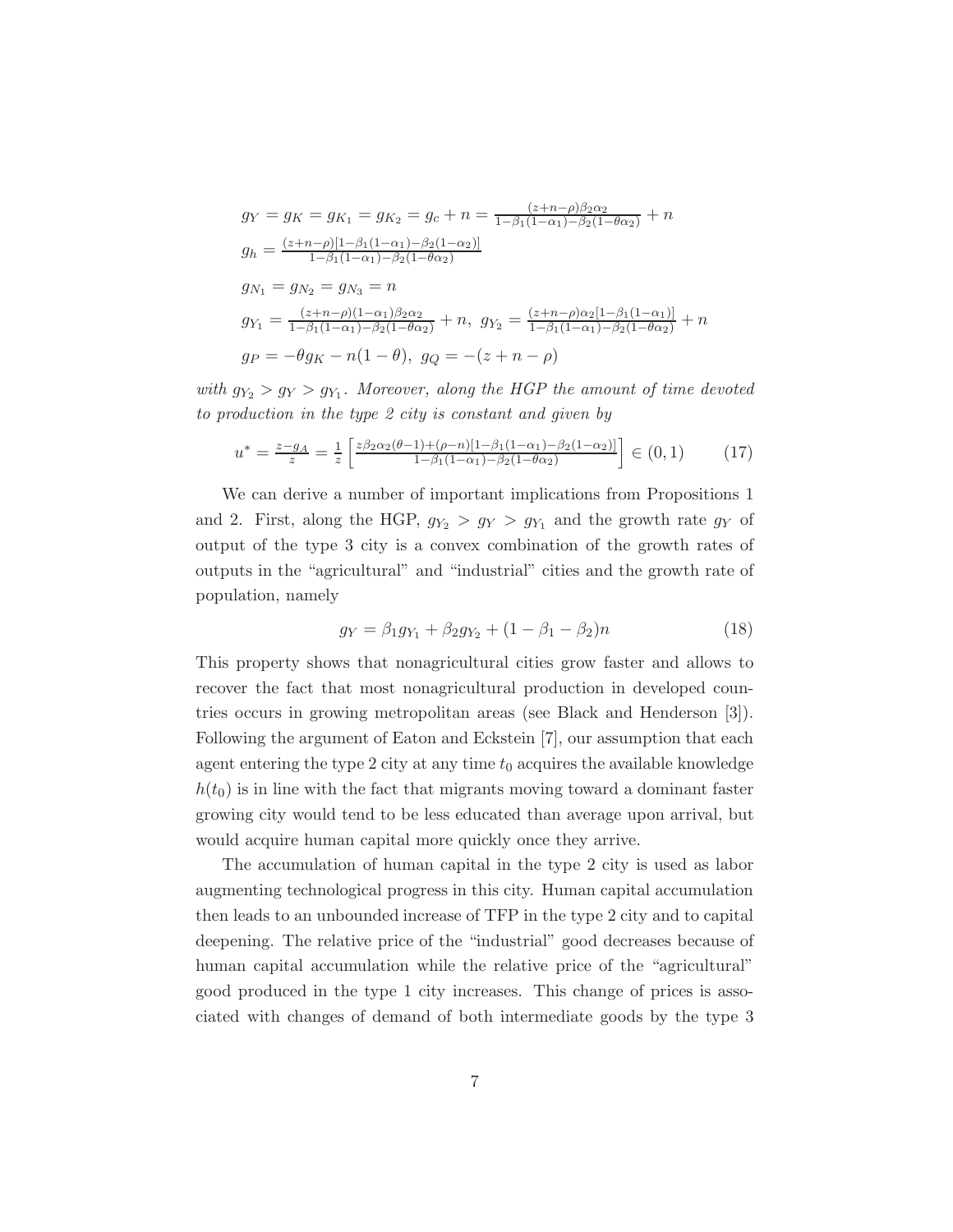city. This process leads to endogenous growth of physical and human capital which drives the growth process of the three cities but with differences in the growth rates.

Second, the ratios  $K_1/K_2$ ,  $L_1/L_2$ ,  $L_1/L_3$  and  $L_2/L_3$  are constant, which is a consequence of the Cobb-Douglas technologies. Although the "industrial" city is asymptotically dominant in output, the amount of inputs used are not vanishing and labor does not shrink. As a result, the labor  $L_1$ ,  $L_2$  and  $L_3$  in the three cities are growing at the same rate n as total population N. Moreover, as shown in Proposition 1, the ratio  $N_1/N_3$ is constant while the ratios  $N_1/N_2$  and  $N_3/N_2$  are proportional to the share  $u$  which is constant along the HGP. As mentioned previously, this property is in line with the conclusions of Eeckout [8] or Eaton and Eckstein [7]. They show indeed that the relative populations of the main urban areas of cities, in particular in France and in Japan, are very stable over time despite the occurrence of successive industrialization and urbanization periods. Such a conclusion appears to be quite robust across developed countries and times periods as shown in Soo [13].<sup>6</sup>

In order to study the stability properties of the HGP, we need to define the intertemporal equilibrium through a stationarized dynamical system characterized by a steady state. Using the normalization of variables as introduced by Caballe and Santos [5], we then define a stationarized HGP as follows:  $k(t) = K(t)e^{-g_Kt}$ ,  $\eta(t) = h(t)e^{-g_ht}$ ,  $p(t) = P(t)e^{-g_Pt}$  and  $q(t) = Q(t)e^{-gQt}$ , for all  $t \ge 0$ , with  $k(t)$ ,  $\eta(t)$ ,  $p(t)$  and  $q(t)$  the stationarized values for  $K(t)$ ,  $h(t)$ ,  $P(t)$  and  $Q(t)$ . As the price of human capital Q is characterized by a linear differential equation with a constant growth rate  $g_Q$ , the solution of (13) is given by  $Q(t) = Q(0)e^{-g_Q t}$  and its stationarized value is constant with  $\dot{q}(t) = 0$ . We then get  $q(t) = q(0) = q_0$  for all  $t \geq 0$ , and the initial value  $Q(0) = q(0) = q_0$  will be chosen in order to select the optimal path. Recall that as population is growing at the exponential rate

 $6$ Other theoretical mechanisms to explain this stylized fact have been provided recently in the literature, see for instance Berliant and Watanabe [2], Rossi-Hansberg and Wright [12].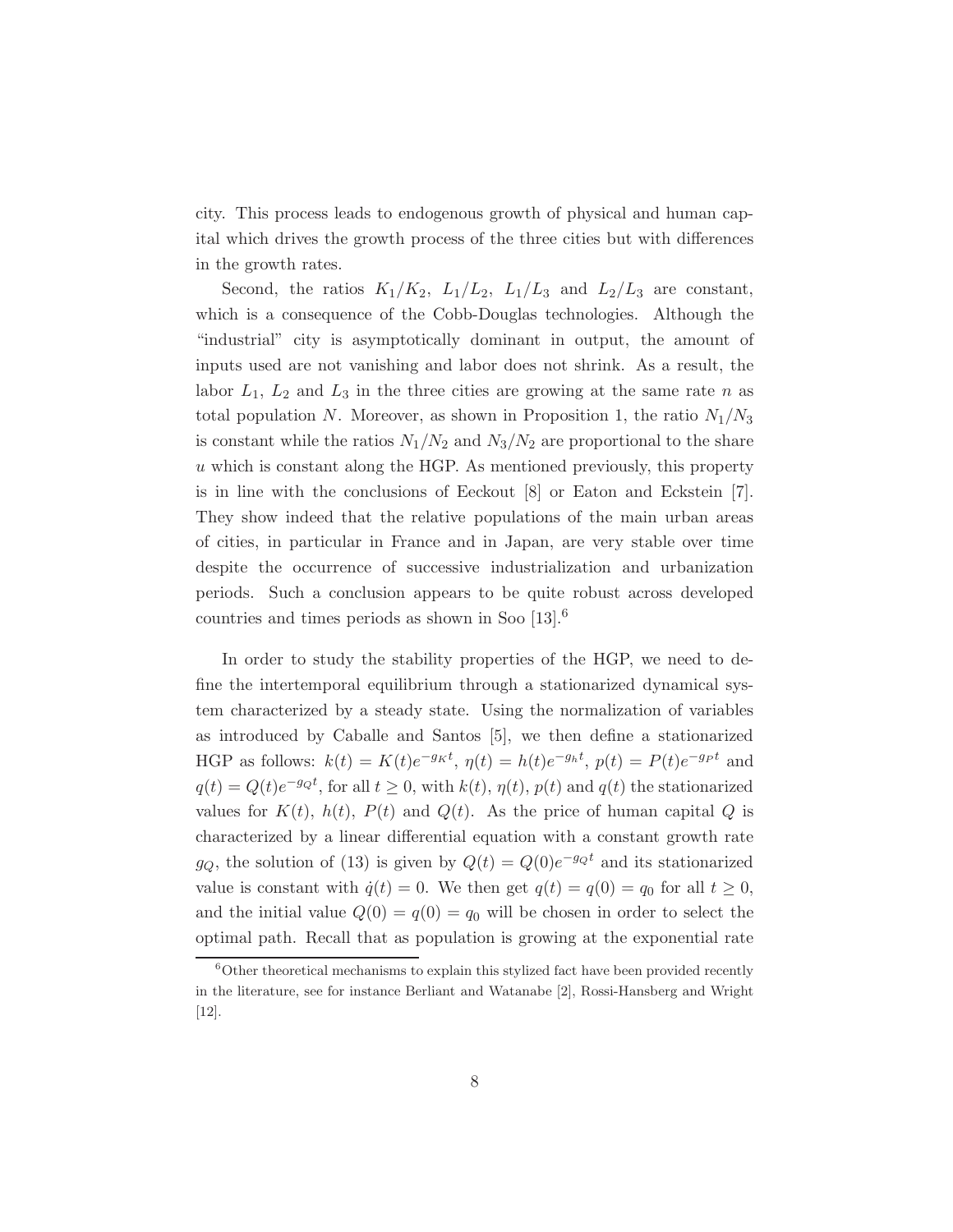*n*, we have  $N(t) = e^{nt} N(0)$  with  $N(0) = N_0$  given.

Substituting these new variables into the dynamical system as given by equations (12)-(15) allows to obtain an equivalent stationarized system of differential equations which characterizes the equilibrium path.

**Proposition 3.** For any given  $q_0 > 0$ , the stationarized HGP is solution of the following dynamical system

$$
\frac{\dot{p}}{p} = -\left[Fk^{\beta_1(1-\alpha_1)+\beta_2(1-\alpha_2)-1}\eta^{\beta_2\alpha_2} \ell(k,\eta,p,q_0,N_0)^{1-\beta_1(1-\alpha_1)-\beta_2(1-\alpha_2)}\right]
$$
\n
$$
+ g_p - \delta - \rho\right]
$$
\n
$$
\frac{\dot{k}}{k} = Ek^{\beta_1(1-\alpha_1)+\beta_2(1-\alpha_2)-1}\eta^{\beta_2\alpha_2} \ell(k,\eta,p,q_0,N_0)^{1-\beta_1(1-\alpha_1)-\beta_2(1-\alpha_2)} \qquad (19)
$$
\n
$$
- g_K - \delta - \frac{N_0p^{-\frac{1}{\theta}}}{k}
$$
\n
$$
\frac{\dot{\eta}}{\eta} = z \left[1 - \upsilon(k,\eta,p,q_0,N_0)\right] - g_h
$$
\nwith  $E = DN_0^{1-\beta_1(1-\alpha_1)-\beta_2(1-\alpha_2)}$  and  $F = [\beta_1(1-\alpha_1)+\beta_2(1-\alpha_2)]E$ .

The transversality conditions (16) become

$$
\lim_{t \to +\infty} p(t)k(t)e^{-[\rho - n - (g_K - n)(1 - \theta)]t} = \lim_{t \to +\infty} q_0h(t)e^{-(z - g_h)t} = 0
$$

Since  $\dot{h} = z(1-u)h$ , we easily get  $g_h = z(1-u) < z$  so that the second transversality condition always holds. Assumption 1 ensures that the first transversality condition also holds. Considering the stationarized dynamical system given in Proposition 3, we may now focus on the existence of a steady state and its local stability properties.

## 4 Manifold of steady states and saddle-point stability

Once all the variables have been stationarized, we can look for the existence of a stationary equilibrium point of the system (19) which determines the stationary HGP.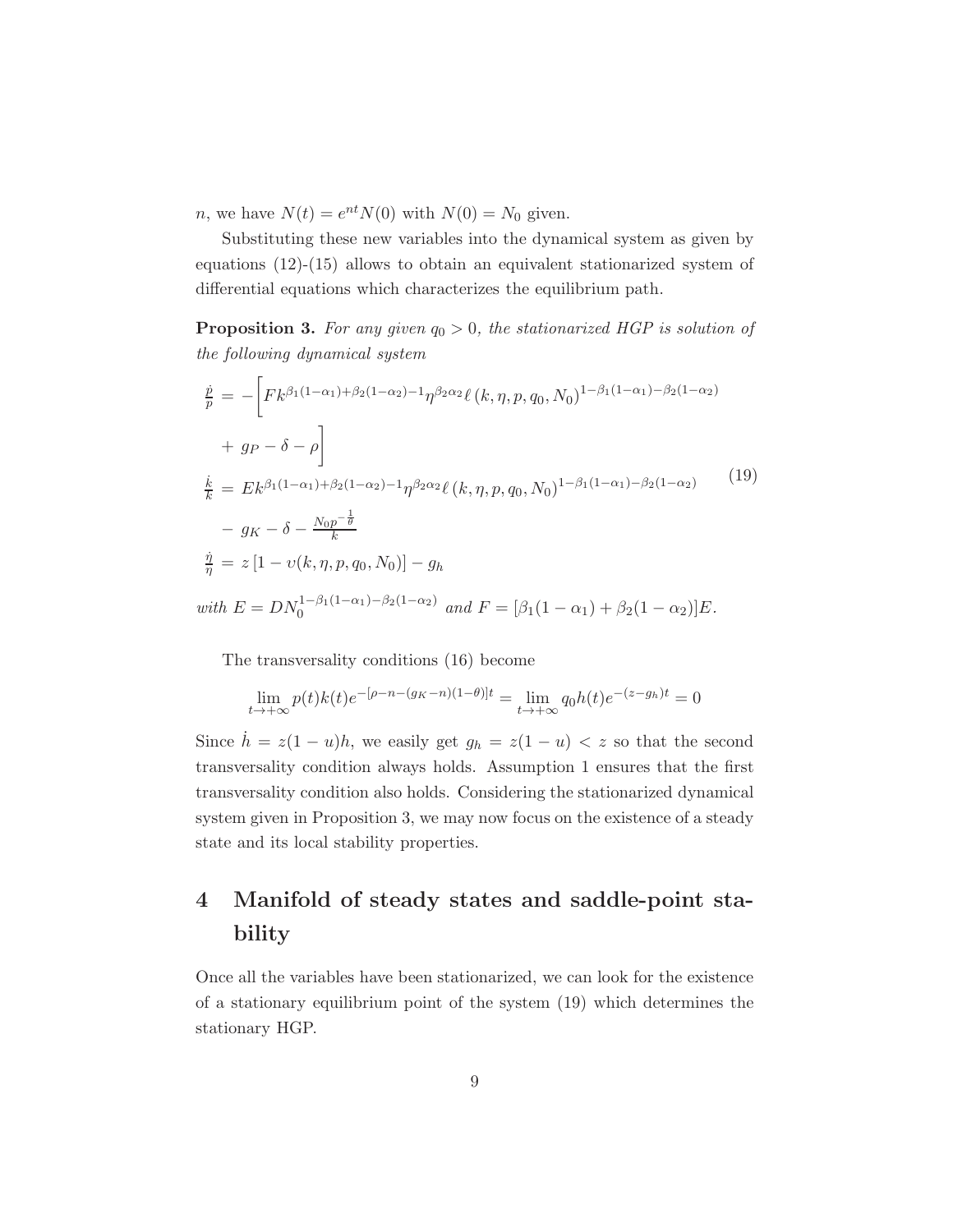**Proposition 4.** For any given  $q_0 > 0$ , there exists a unique steady state  $(p^*(q_0), k^*(q_0), \eta^*(q_0))$  solution of the dynamical system (19). Moreover,  $k^{*'}(q_0) < 0, \eta^{*'}(q_0) < 0 \text{ and } p^{*'}(q_0) > 0.$ 

Proposition 4 proves that there exists a one-dimensional manifold of steady states for the capital stock k, human capital  $\eta$  and the price of capital p parameterized by the constant price of human capital  $q_0$ . The existence of a manifold of steady states in levels is standard in endogenous growth models (see for instance Lucas [11]) where the asymptotic equilibrium of the economy depends on the initial conditions. In our framework, for initial values of physical capital  $k(0)$  and human capital  $\eta(0)$ , a unique value of  $q_0$ will be selected in order for the economy to jump onto the optimal path and then converge to the particular steady state  $(k^*(q_0), \eta^*(q_0), p^*(q_0))$  situated on the manifold, thus satisfying all the equilibrium conditions.

To prove such a result, we need to study the local stability properties of the steady state. Linearizing the dynamical systems (19) around the steady state  $(k^*(q_0), \eta^*(q_0), p^*(q_0))$  for a given  $q_0 > 0$ , the local stability properties of  $(k^*(q_0), \eta^*(q_0), p^*(q_0))$  are appraised through the characteristic roots of the associated Jacobian matrix. Since we have two state variables, k and  $\eta$ , and two forward variables, p and q, with  $q(t) = q_0$  being constant, the standard saddle-point stability occurs if there exists a one-dimensional stable manifold, i.e. if only one characteristic root is negative.

**Theorem 1.** Under Assumption 1, the steady state  $(p^*(q_0), k^*(q_0), \eta^*(q_0))$ is saddle-point stable and there exists a unique trajectory converging monotonously to the HGP.

In the dynamical system (19), the predetermined variables are the capital stock and the stock of human capital. For given initial conditions  $K(0) =$  $k(0) = k_0$  and  $h(0) = \eta(0) = \eta_0$ , we generically cannot find a value of  $q_0$  such that  $(k_0, \eta_0) = (k^*(q_0), \eta^*(q_0))$  and the economy is not in the set of HGP from the initial date. In other words, non-trivial transitional dynamics generically occurs starting from  $(k_0, \eta_0) \neq (k^*, \eta^*)$ . The initial values of the forward variables  $p(0) = p_0$  and  $q(0) = q_0$  are chosen such that the onedimensional stable optimal path converging toward a HGP is selected. As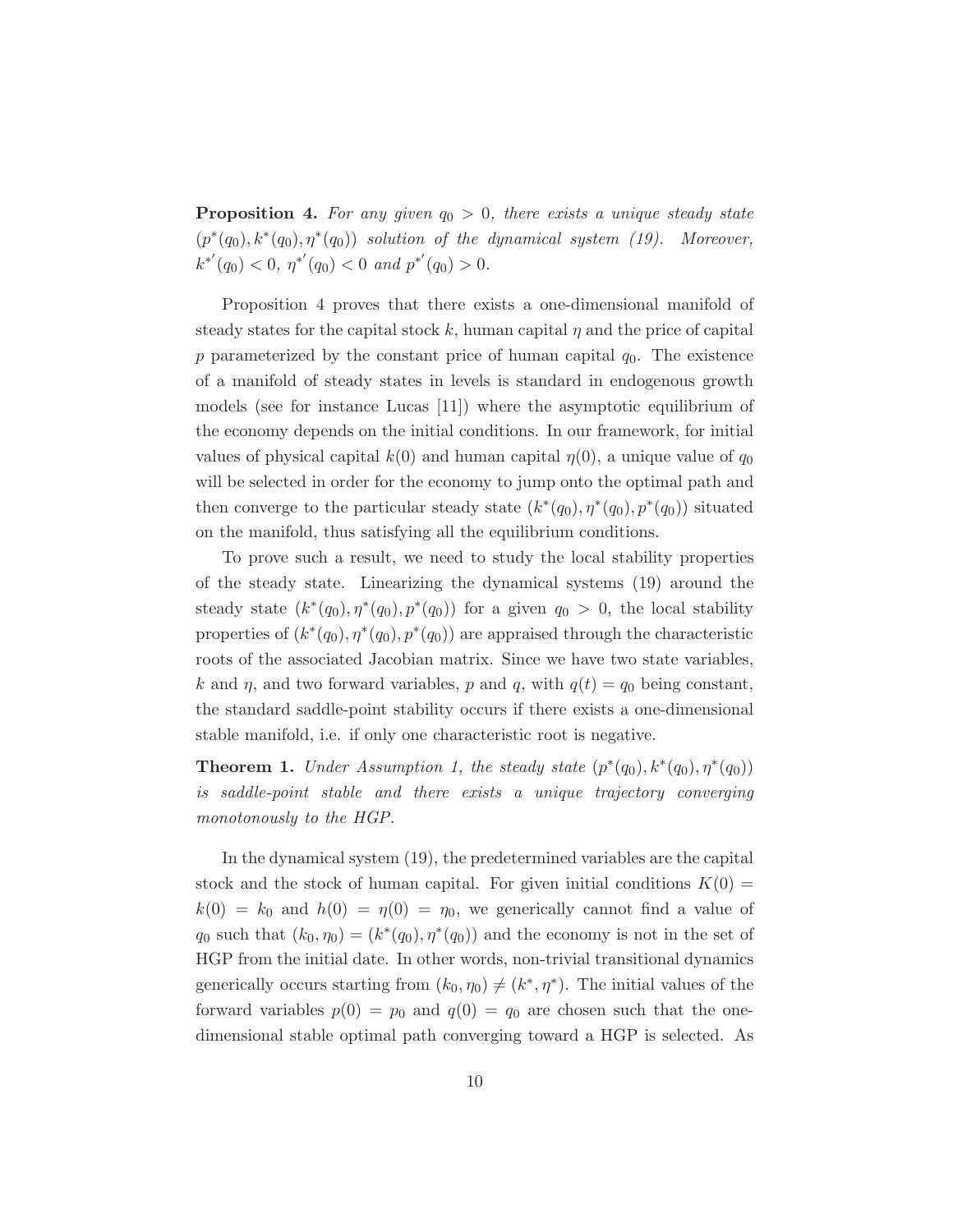the stable manifold is one-dimensional, for any given  $K(0) = k(0) = k_0$ and  $h(0) = \eta(0) = \eta_0$  there exists a unique pair  $(q_0, p_0)$  compatible with an equilibrium path. Of course, the choice of  $q_0$  also determines the steady state on the manifold to which the equilibrium path will converge. The optimal value of  $q_0$  will depend on the initial level of development as described by the pair  $(k_0, \eta_0)$ . A striking property is that, although the steady state values  $(k^*(q_0), \eta^*(q_0), p^*(q_0))$  depend on the selected  $q_0$ , the eigenvalues do not. It follows that the rate of convergence along any transitional path is the same, regardless of the initial conditions and thus of the asymptotic value of the steady state.

This property can be illustrated by the following Figure. It is easy to show that at the steady state  $\eta^*$  and  $k^*$  satisfy the following relationship as  $q_0$  is varied:

$$
k^* = \mathcal{K} \ell^* \eta^{* \frac{\beta_2 \alpha_2}{1 - \beta_1 (1 - \alpha_1) - \beta_2 (1 - \alpha_2)}}\tag{20}
$$

with

$$
\mathcal{K} = \left[ \frac{E[\beta_1(1-\alpha_1)+\beta_2(1-\alpha_2)]}{\theta(g_K-n)+\delta+\rho} \right]^{\frac{1}{1-\beta_1(1-\alpha_1)-\beta_2(1-\alpha_2)}}
$$

All pairs  $(k^*, \eta^*)$  satisfying (20) correspond to a common asymptotic HGP but different optimal paths along the transition according to the initial condition  $(k_0, \eta_0)$ .



Figure 1: Manifold of steady states.

For a given pair  $(k_0, \eta_0)$ , the optimal path will converge toward an asymptotic position located on the curve  $k^*(\eta^*)$  as given by (20) which depends on the initial position  $(k_0, \eta_0)$  that defines the admissible initial value  $q_0$ . The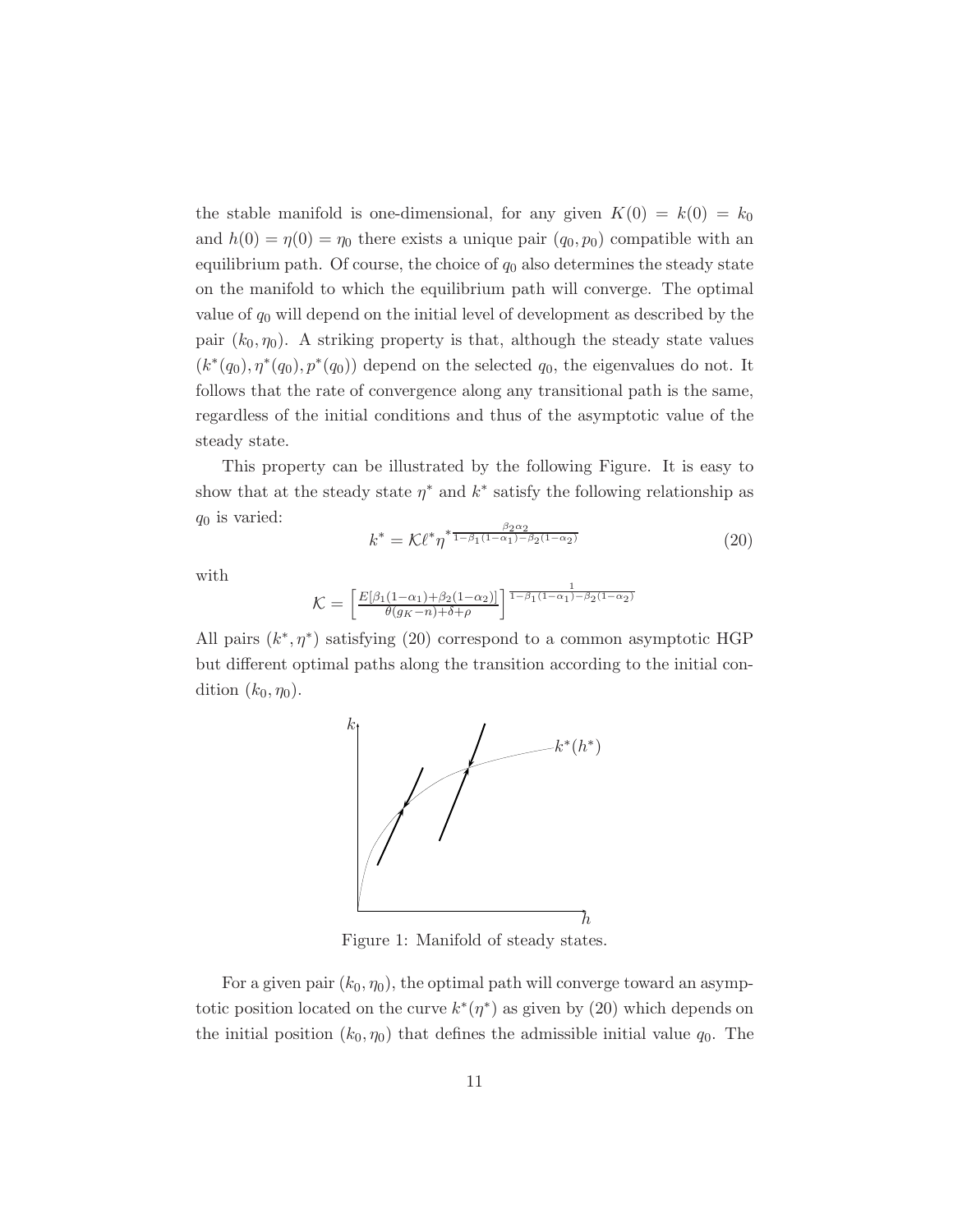arrows in Figure 1 illustrate some possible trajectories. Under these dynamics, then, a city beginning with low levels of human and physical capital will remain permanently below an initially better endowed city, and initial inequalities will persist over time (see Durlauf [6]).

The last important property is based on the fact that the convergence of the optimal path is monotonic. Indeed, it can be easily proved that the roots of the Jacobian matrix are real. It follows that, even though a priori more educated people from type 2 city could leave for the less educated type 1 and 3 cities, the monotonicity of the optimal paths together with the fact that the growth rate of the type 2 city is larger, workers will only move from type 1 and 3 cities to type 2 city in a monotonous way.

#### 5 Concluding comments

We have considered an economy with three cities producing different outputs. Two cities produce intermediate goods, a type 1 producing an intermediate "agricultural" good with capital and labor only, and a type 2 producing an intermediate "industrial" good with capital, labor and human capital, and the last type 3 city produces the final good which is obtained from the two intermediate goods and labor. Following the strategy of Ghiglino *et al.* [9], this asymmetric introduction of human capital has allowed us to prove that the three cities experience at the equilibrium heterogeneous endogenous growth rates. As in Lucas, all the growth rates are proportional to the growth rate of human capital.

We have shown that the "industrial" type 2 city is characterized by the larger growth rate while the "agricultural" type 1 city experiences the lower growth rate, and thus the type 3 city is characterized by a growth rate which is a convex combination of the two formers. This implies that the relative size in terms of output of the "agricultural" city decreases over time. This property allows to recover the fact that most nonagricultural production occurs in growing metropolitan areas. But, simultaneously, as we prove that total labor employed in each city is proportional to the total population, the relative population size distribution of cities is constant over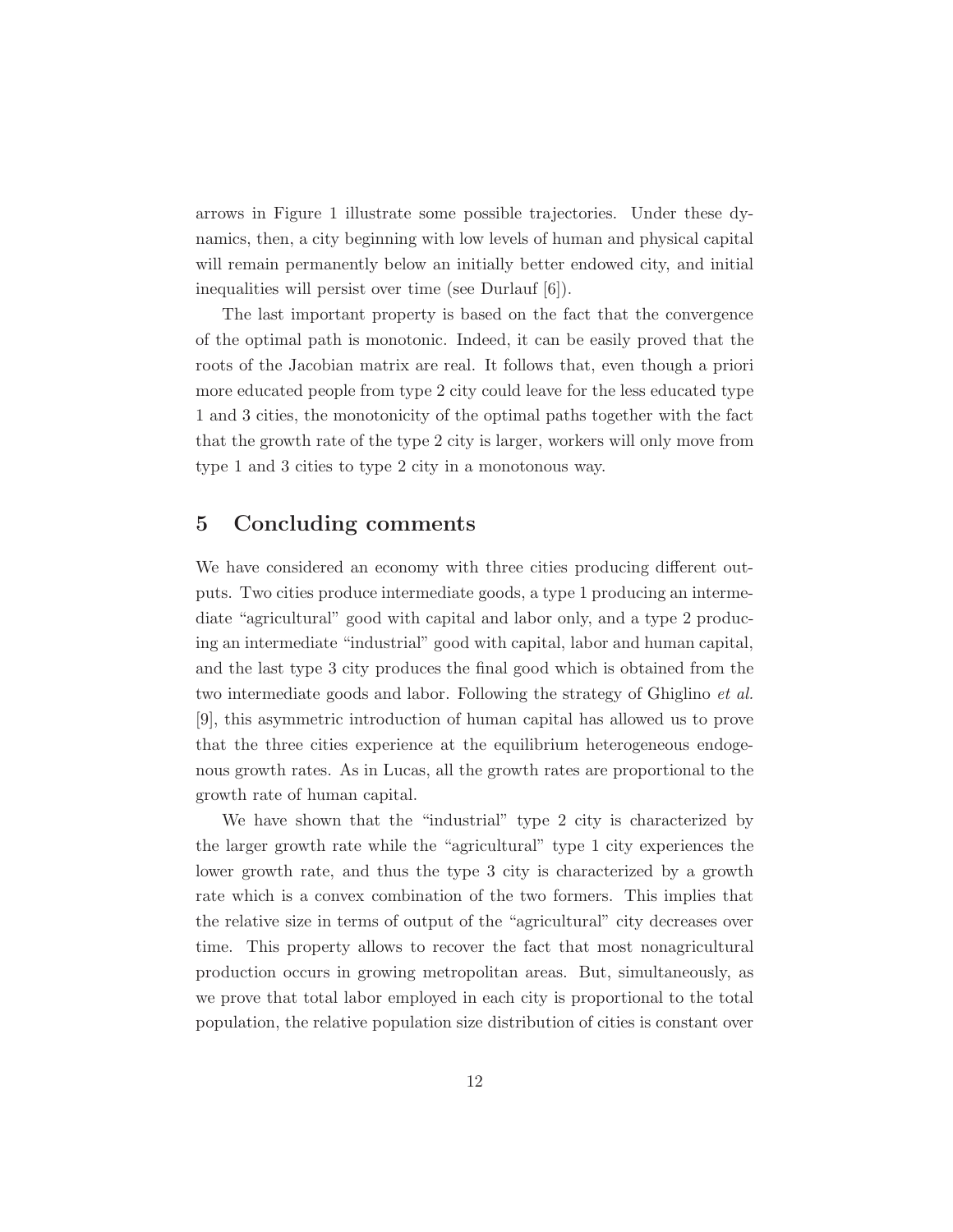time.

#### References

- [1] Acemoglu, D. and V. Guerrieri (2008): "Capital Deepening and Non-Balanced Economic Growth," Journal of Political Economy, 116, 467- 498.
- [2] Berliant, M. and H. Watanabe (2015): "Explaining the Size Distribution of Cities: Extreme Economies," Quantitative Economics 6, 153- 187.
- [3] Black, D. and V. Henderson (1999): "Spatial Evolution of Population and Industry in the United States," The American Economic Review, Papers and Proceedings, 89, 321-327.
- [4] Black, D. and V. Henderson (1999): "A Theory of Urban Growth," Journal of Political Economy, 107, 252-284.
- [5] Caballe, J. and M. Santos (1993): "On Endogenous Growth with Physical and Human Capital," Journal of Political Economy, 101, 1042-1068.
- [6] Durlauf, S. (1996): "A Theory of Persistent Income Inequality," Journal of Economic Growth, 1, 75-93.
- [7] Eaton, J. and Z. Eckstein (1997): "Cities and Growth: Theory and Evidence from France and Japan," Regional Science and Urban Economics, 27, 443-474.
- [8] Eeckhout, J. (2004): "Gibrat's Law for (all) Cities," American Economic Review 94, 1429-1451.
- [9] Ghiglino, C., K. Nishimura and A. Venditti (2018): "Non-Balanced Endogenous Growth and Structural Change: When Romer Meets Kaldor and Kuznets," AMSE Working Paper 2018-31, Aix-Marseille School of Economics.